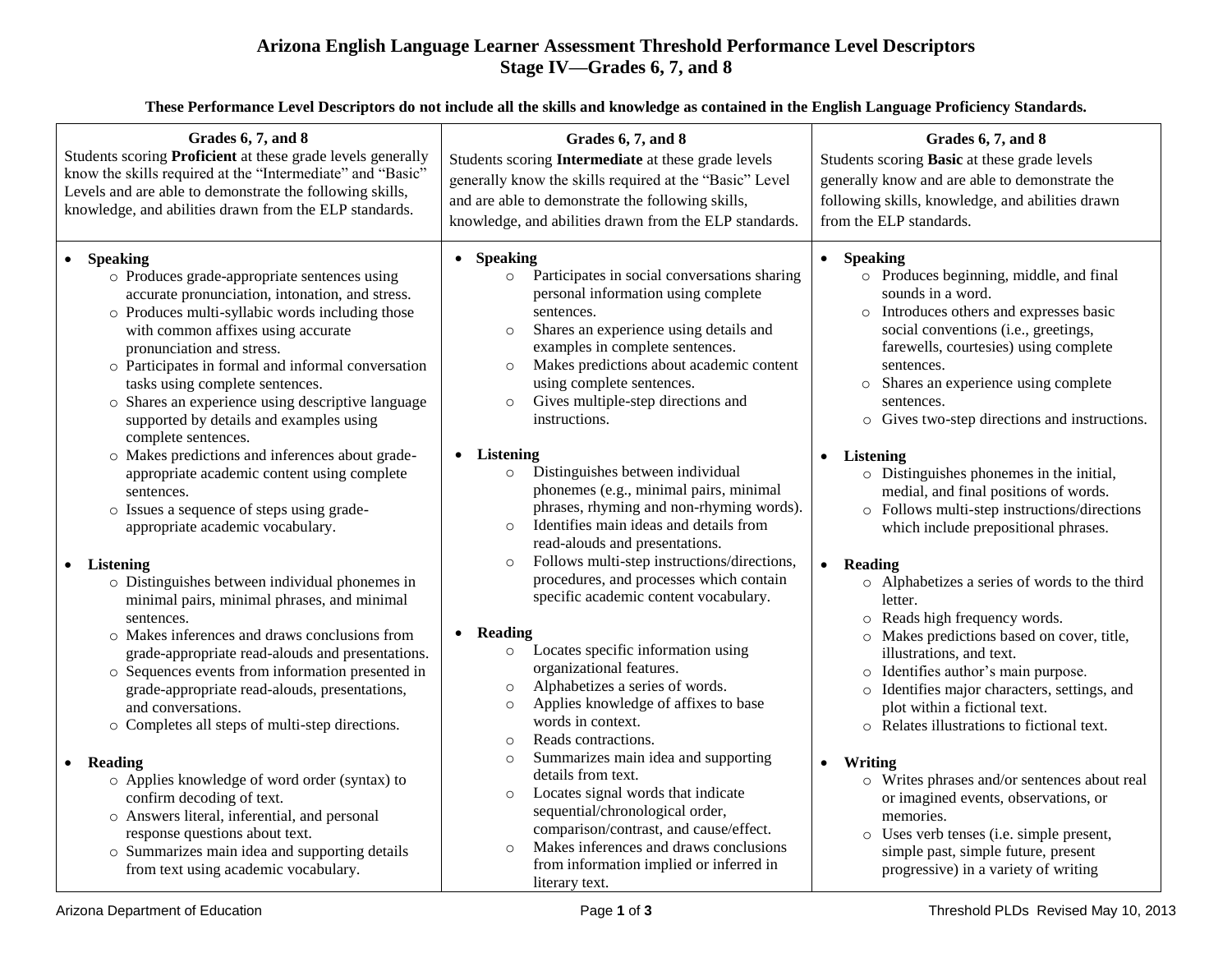- o Determines author's stated and/or implied purpose using grade-appropriate text.
- o Analyzes the literary elements (e.g., compare, contrast, and describe connections between two characters; analyze motivations of major and minor characters; analyze, compare, and contrast settings; and describe plot and its components) within a grade-appropriate fictional text.
- o Applies understanding of content area vocabulary within math, science, and social studies text.
- o Follows a set of written multi-step instructions to perform unfamiliar procedures and answer questions or solve problems in math, science, and social studies.
- o Interprets information from external text within non-fiction text for a specific purpose.
- o Compares and contrasts two items within an expository text.
- o Distinguishes fact from opinion and bias in persuasive text by providing supporting evidence.

## **Writing**

- o Writes one or more grade-appropriate narrative paragraphs that include an engaging plot, developed characters and setting, figurative language, and dialogue as appropriate.
- o Writes a variety of functional text (e.g., directions, procedures, graphs/tables, brochures) that addresses the audience, stated purpose and context.
- o Writes a formal letter that presents information purposefully and follows a conventional format.
- o Writes one or more grade-appropriate persuasive paragraphs that state a clear position, convincing arguments, and relevant evidence.
- o Uses common spelling patterns/generalizations and common spelling of homonyms, inflectional endings, prefixes, and suffixes.
- o Writes paragraphs using appropriate capitalization and punctuation.
- o Uses verb tenses (simple, progressive, perfect) in a variety of writing applications.
- o Uses declarative, interrogative, exclamatory, and imperative sentences in a variety of writing applications.
- o Describes the literary elements (e.g., distinguish between major and minor characters; compare and contrast characters and settings; and identify plot and its components) within a fictional text.
- o Locates information in reference sources for a specific purpose.
- o Locates information from external text within non-fiction text for a specific purpose.
- o Identifies fact from opinion in persuasive text.
- o Identifies words used in persuasive texts to affect the reader.
- o Answers who, what, where, when, why, which, and how questions about text.
- **Writing**
	- o Writes a narrative paragraph about real or imagined events, using a sequence of sentences including characters or setting.
	- o Writes a variety of functional text (e.g., instructions, directions) that addresses the audience, stated purpose and context.
	- o Writes friendly letters, messages, invitations, and thank-you notes that address the audience, stated purpose and context.
	- o Writes a persuasive paragraph using facts, ideas, and concepts to influence the reader.
	- o Uses common spellings of CVC, CCVC, CVCC words, r-controlled words, diphthongs, digraphs, and irregular plurals.
	- o Uses verb tenses (i.e., simple, progressive) in a variety of writing applications.
	- o Writes words and sentences using appropriate capitalization and punctuation.
	- o Uses subject-verb agreement in sentences (i.e., S-V, S-V-O, S-V-C, S-V-O-P, S-V-DO-IO, S-V-IO-DO) in a variety of writing applications.
	- o Uses noun, adverbial, and/or prepositional phrases in sentences.
	- o Writes a paragraph, focused on a topic, that includes details, clear sequencing, and transitional words and phrases to connect ideas.

applications.

- o Uses subject-verb agreement in sentences (i.e., S-V, S-V-O, S-V-C, S-V-O-P) in a variety of writing applications.
- o Uses noun phrases in sentences.
- o Writes simple sentences to support a main idea.